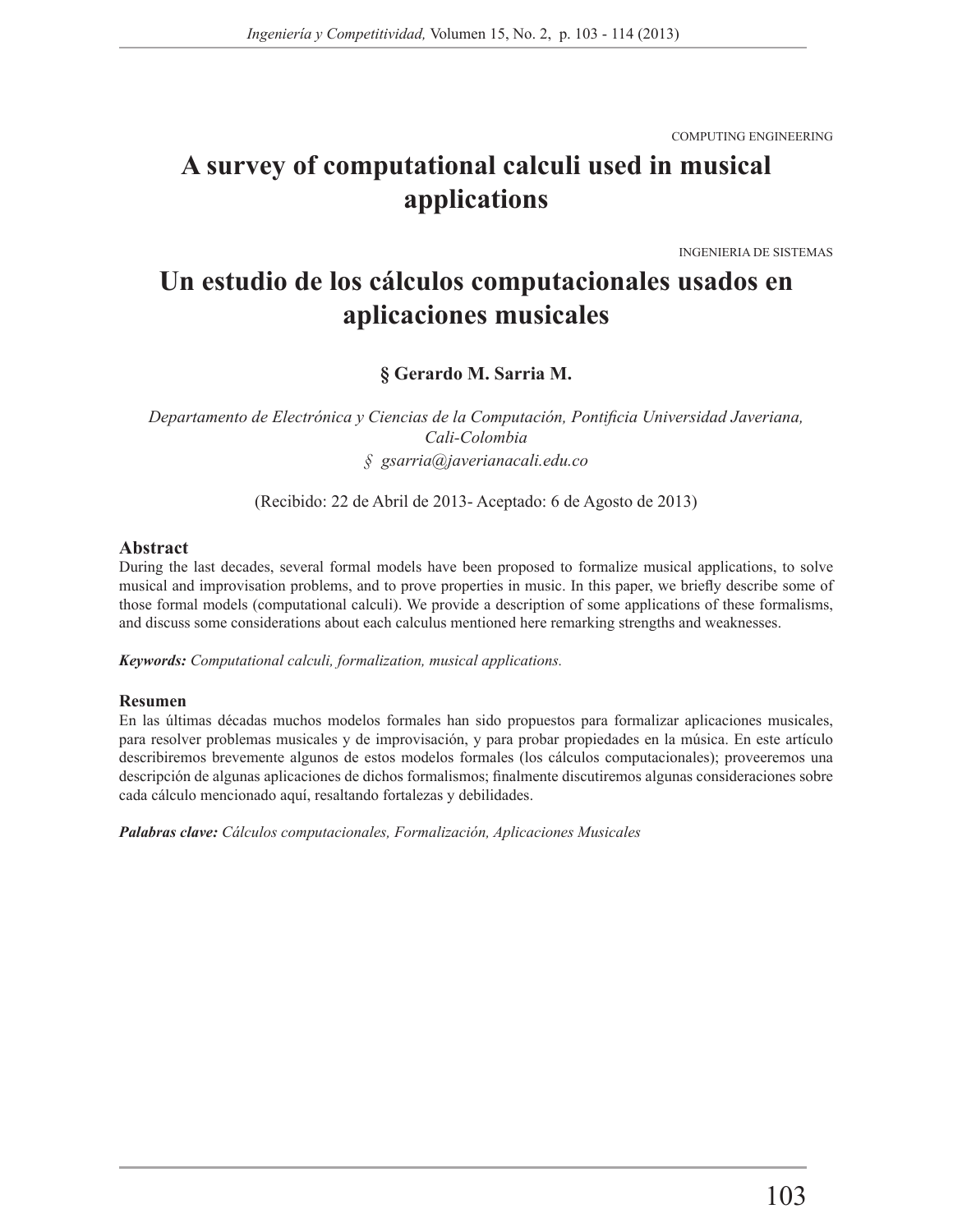# **1. Introduction**

During the last fifty years, the term formalization has been increasingly used in process modeling. Formalization is a procedure to present scientific theories within the framework of a formal system, and it can be considered a deductive approach from a purely combinatorial point of view. In other words, formalization may be seen as a deductive step leading from a language to a theory.

Musical composition, performance and improvisation are complex tasks. They demand to define and control real-time concurrent activities. Musical objects can be seen as structures with various dimensions. In a horizontal dimension, for example, time becomes a tight notion where musical objects like notes or chords are constrained. The position of each object defines the relative order of musical events with respect to each other, forming rhythmic patterns. In a vertical dimension, event simultaneity and musical objects like voices running in parallel can be perceived, building harmony patterns.

Formalization, in musical terms, consists in clarifying phenomena such as analysis and composition, representing musical processes (human thoughts) in a formal language that can be understood by computers. That means, elaborating models of formal representations of musical concepts that can be transmitted to computers. It is believed that the complexity of musical processes is a challenge to any computational formalism. The development of computational models and tools to be used in musical systems has increased during the last decades. Simple and expressive formal models provide techniques for reasoning musical properties; they are useful in the construction of meaningful musical processes, which are the basis of high-level musical applications.

There are many programming languages for music, musical applications and tools based on mathematical principles, formal theories, and studies in computer science. In this paper, computational calculi that have been proposed to formalize some musical applications to solve musical and improvisation problems, and to prove properties in music are briefly described. Various known musical applications of those formalisms are also described.

### **2. Calculi**

The first time that computer theory was used in western music was in the 13th century when a perforated card was introduced in a musical machine to make it play automatically (Roads, 1985). Late 19th century, as Peter Hanappe mentioned in (Hanappe, 1999), Ada Lovelace realized that the unachieved computing machine designed by Charles Babbage was able to manipulate symbols and numbers; thus, it could become a composing machine for several disciplines including music. Then, in the first decades of the twentieth century, Joseph Schillinger (Schillinger, 1948) predicted the use of computers in musical compositions. After that, the famous musicologists Lejaren Hiller and Leonard Isaacson composed *Illiac Suite for String Quartet* in the 1950s. This composition derived in computational music theories, music research, and engineering for automatic or algorithmic compositions.

The software Musicomp (Music Simulator Interpreter for Compositional Procedures) is perhaps the first software designed for assisting a composition (Assayag, 1998). Robert Baker created it around 1963 with Hiller's expertise help. Later, technological advances as digital audio, personal computers, graphical interfaces, standards like MIDI and, above all, programming languages, the computational music paradigm was gradually defined.

Recently, research in computer music has focused in providing high-level expressions for music representation synthesis, and real-time control; as a result, languages, tools and computational formalisms were created. The latter provide data abstraction, and control flow paradigms,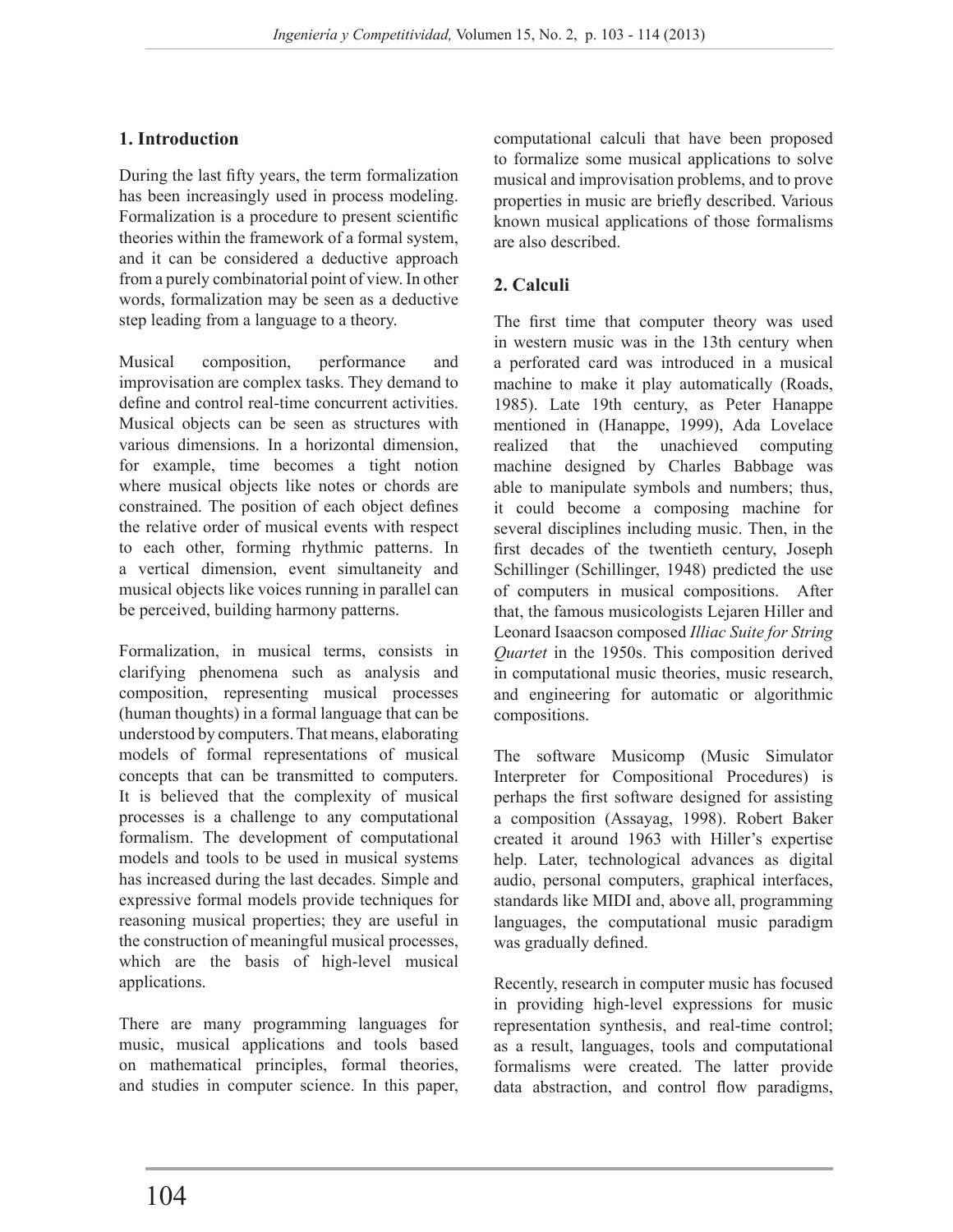such as convenient methods for handling time flow, structural organization of musical materials, music data representation, hierarchy, machine improvisation, and those related to style simulation, and concurrency. The following are representative formalisms that have been directly or indirectly used to model musical scenarios.

### **2.1 λ-Calculus**

A λ-calculus (Church, 1985) is a calculus for describing functions that compute values from arguments. It was introduced by Alonzo Church and Stephen Cole Kleene as part of a research on David Hilbert's Entscheidungsproblem, who aimed to find a general algorithm in which given a formal language and a mathematical statement in a language, the output would become True if the statement was true; otherwise, it would become False). The typed  $\lambda$ -calculus is a variant of the λ-calculus that makes the intended types of all expressions explicit. The type of an expression is determined from the types of its sub-expressions. The λ&-calculus (Castagna, 1998) is an extension of the λ≤-calculus (Cardelli and Abadi, 1996), which is the simple typed λ-calculus with a subtyping relation. The λ&-calculus is a formal model for the Common Lisp Object System, CLOS, (Steele, 1990). The following are programming languages based on or formalized with the λ-calculus or its variants.

Yann Orlarey et al., at Grame, have studied the λ-calculus (and functional programming) in order to show its capability to express musical functions and operations. In Orlarey et al. (1994), a music calculus was proposed by introducing abstraction and application concepts from  $\lambda$ -calculus to a descriptive language. The result is an approach to formalize composition activity, and it led to a visual musical language made based on the λ-calculus, called *Elody* (Orlarey et al., 1997). This language is a visual environment written in Java where musicians can construct musical objects and assemble them with other objects to create a composition. The main concept in Elody is the visual constructor, which is an interface to build new musical objects. The basic elements are notes and silences (musical expressions are built from them). Windows with boxes represent the visual constructors (arguments and a result). This application is appropriate for introducing programming principles to musicians and nonprogrammers in general. Programs can be seen as the combination of abstractions and applications (both λ-calculus concepts).

The λ&-calculus has been used in Agon (1998) and Assayag et al. (1998) to formalize *OpenMusic* (OM) (Assayag et al., 1999), a visual and objectoriented programming language based on CLOS developed by Gérard Assayag and Carlos Agon at Ircam. OpenMusic is a general-purpose application providing an environment to support musical composition by implementing a set of musical and computational objects symbolized by icons that can be dragged and dropped all around, and it came after PatchWork (Laurson, 1996). Programs in OpenMusic (called patches) are graphical algorithms constituted by boxes (icons that represent functions, classes, instances, etc.), and connections among them. Each patch has an associated Lisp code; that is, there is a flowchart within a patch, which graphically describes Lisp code accomplishing a specific function. Additionally, OpenMusic defines an original notion called Maquettes. They are OpenMusic entities for representing patches and scores in the same object (Agon, 2004). Inside a maquette, musical structures can be organized in a time line together with temporal relations, constraints and hierarchies.

*Arctic* (Dannenberg, 1984) is a high-level computational language developed by Roger Dannenberg. It synthesized ideas from functional programming to specify real-time control systems (real-time systems are modeled as black boxes with inputs and outputs). A program in Arctic is a higher-order function from a set of inputs to a set of outputs. The formal model on which Arctic is based lacks time, concurrency and synchronization. This problem is solved by borrowing details from other languages. For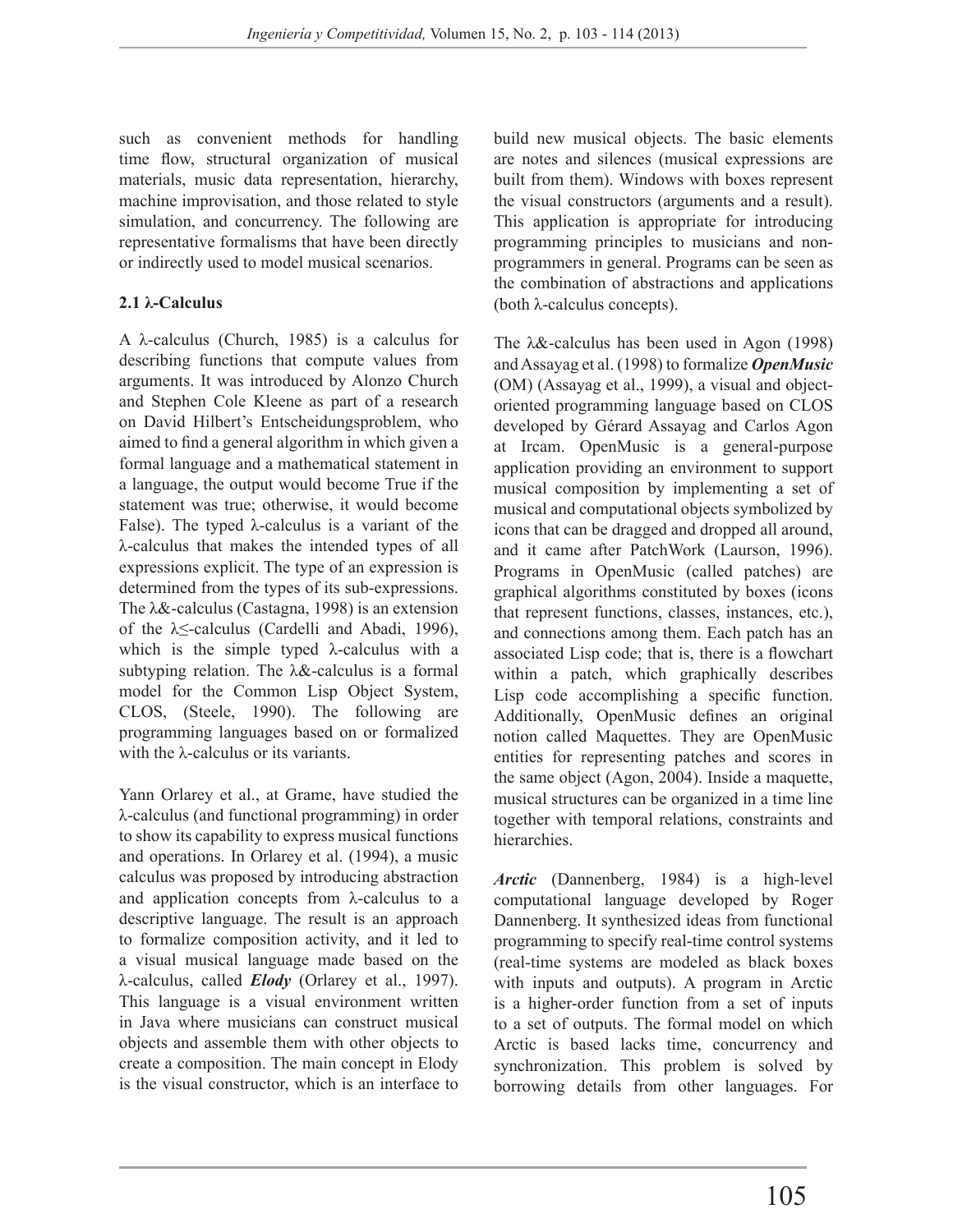example, time is represented as functions that execute statements.

The *Canon Score Language* (Dannenberg, 1989) is another language developed by the same author, which combines Arctic and MIDI concepts. It takes primitive operators to create scores from them and make score transformations. Canon uses its declarative programming style, and its ability to define an abstract behavior to make compositions. As in Arctic, Canon can specify and manipulate time and synchronization.

*Common Music* (Taube, 1990) is an objectoriented music composition environment. Heinrich Taube created it for describing sound and its higher-level structure to compose. A composition process is divided in three different levels: developing musical ideas, translating ideas to real world, and understanding how to conceive these ideas. Common music provides collections to translate high-level information introduced by the user into lower-level information understandable by a synthesizer.

In Dannenberg et al. (1991), Roger Dannenberg worked on another language to synthesize sound and music composition called *Fugue*. It extends the traditional approach to synthesize sound, using functional programming concepts. Fugue is used to design instruments by combining functions (similar to orchestra languages of Music-N family (Mathews et al., 1969)). These new instruments are used in expressions to generated sounds, and the expressions are combined into complex ones to create a whole composition. Fugue extended Canon to manipulate digital audio.

In Hudak et al. (1996), Paul Hudak proposed *Haskore*, an algebraic formalism to describe music and compositions in Haskell programming language. It is a collection of musical modules (data types) to express music. A score and its components are defined separately from their performance (which is a temporally ordered sequence of musical events): some Music data types (such as notes and their combination) become the score, and various functions can be defined to interpret it to produce a performance. Finally, *BOOMS* (Balaban et al., 2002; Barzilay, 1996) is a computer-music environment developed by Eli Barzilay. It is a general application framework for developing editors supporting a structural and regular editing combination, and an end-user abstraction as a tool to define reusable functions without programming. It is implemented in CLOS and features a sophisticated Windows interface. Although it is a general framework, it was conceived to be instantiated to domains similar to music composition.

#### **2.2 Communicating sequential processes (CSP)**

The Communicating Sequential Processes algebra (Hoare, 1978) is a model introduced by C.A.R. Hoare for the formalization and mathematical treatment of concurrent systems. It is supported by a mathematical theory, a set of proof tools, and an extensive literature. CSP permits the description of systems in terms of component processes that operate independently and interact with each other through message-passing communication. There are two types of primitives: events and processes. Processes are independent self-contained entities with particular interfaces through which they interact with environment. Events (or actions) are central elements of interaction and communications among processes or between a process and an environment.

*MAX* is a programming language considered as a graphical and musical environment for developing real-time musical applications by connecting boxes, which represent a particular treatment of sound. It was developed by Miller Puckette, and proposed as "the Patcher" in (Puckette, 1988). The fundamental element in MAX is the patch, which is a set of objects (boxes) interconnected by lines. These objects send messages among them and respond by taking actions. Since there were no documents explaining the theoretical foundations of MAX, this programming language was formalized in (Seleborg, 2004) using CSP. Then, a Patch is defined as a network of reactive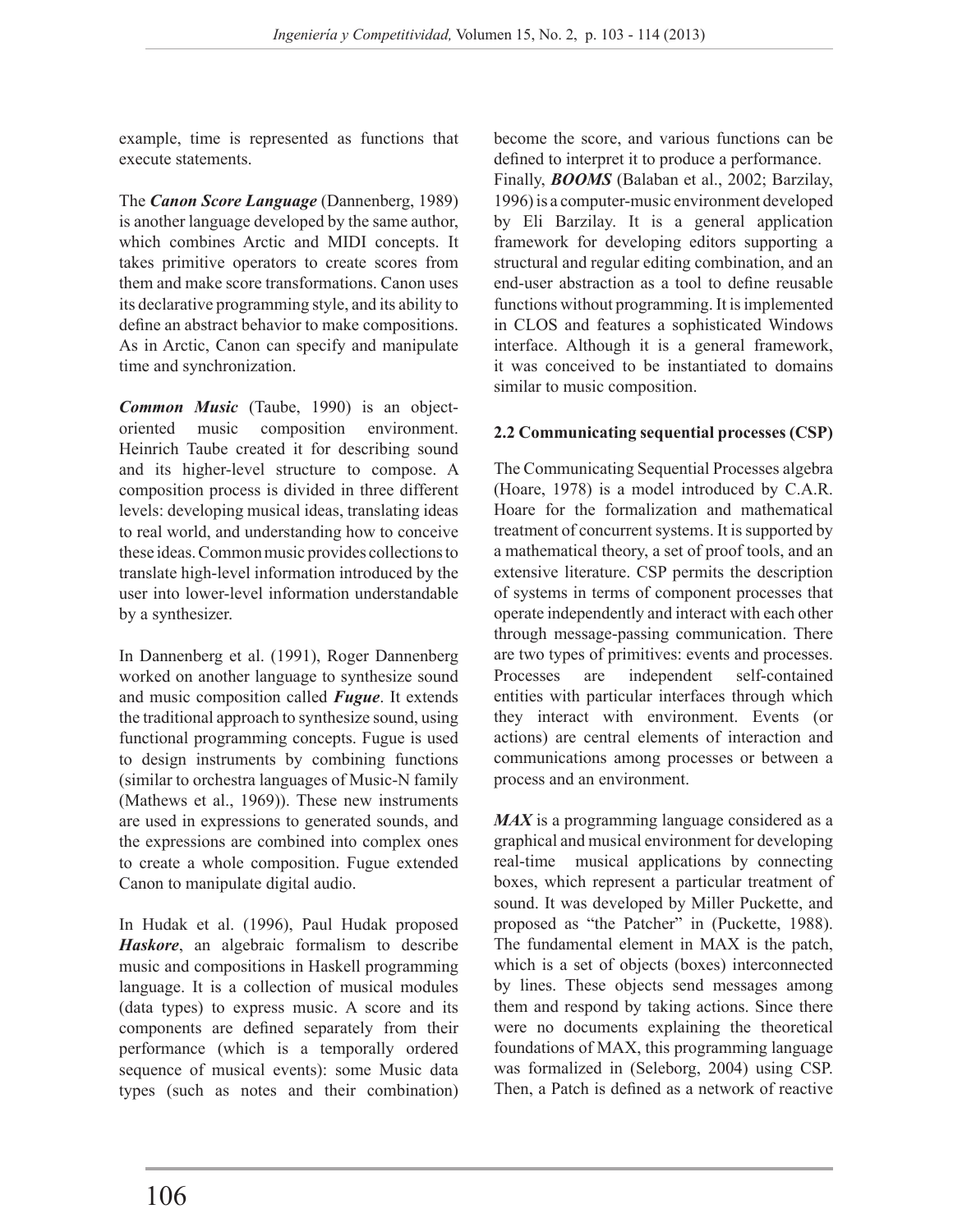objects (or reactive system): A patch receives some values from an external device (software or hardware), treats these values, and then, returns other data calculated from the original values to an external device (the same or another). This makes MAX an environment builder for musical reactive systems.

## **2.3 PiCO**

The AVISPA research group in Colombia was founded to develop models for integrating Object Oriented and Concurrent Constraint Programming into a Visual Language to have a programming environment sustained in rich semantics to facilitate computer music application development. The group defined PiCO (Alvarez et al., 1998; Rueda et al., 2001), a calculus integrating objects and constraints. The  $\pi$ +-calculus (Diaz et al., 1999) extends π-calculus (Milner et al., 1992) with a constraint notion. PiCO adds  $\pi$ + the notion of objects and messages synchronized by constraints. Constraints and concurrent objects are primitive notions at a calculus level (the objects are located in constraints and sending messages is defined by delegation).

This calculus is a foundation for developing a computational model which is suitable for constructing music composition tools. *Cordial* (Quesada et al., 1998) is a high-level visual programming language integrating objectoriented and constraint programming intended for musical applications. Its semantics is based on PiCO. Cordial is an iconic language in the spirit of OpenMusic. The basic elements of a program are those of object-oriented programming, such as classes, objects and methods. The solution of a music composition problem is given by a visual, concurrent, object-oriented and constraint programming.

#### **2.4 The MWSCCS calculus**

The Calculus of Communicating Systems (CCS) (Milner, 1980) is a process algebra proposed by Robin Milner when he noticed that concurrent processes have an algebraic structure; that is, if

there were two processes, P and Q, already built; a new process can be built by combining them sequentially or concurrently, and the new process behavior depends on that of P and Q, and the operation used to combine them. A process algebra based on CCS, called MWSCCS, was introduced in Ross (1995) as an extension of WSCCS (Tofts, 1990), a probabilistic version of the synchronous CCS. In MWSCCS, the basic atomic event is called a particle. Each particle represents either an output communication (denoted by an over barred letter) or an input communication (denoted by a non-over barred letter). Particles are used to construct actions. Actions are events occurring at one moment in time. This calculus permits assigning relative frequencies and priorities to processes.

The Musical Weighted Synchronous Calculus of Communicating Systems (MWSCCS) was developed to design stochastic automata to model complex stochastic musical systems. Particles are notes in a chord, inputs are "hearing" actions and outputs are "playing" actions.

#### **2.5 Block-Diagram algebra**

Yann Orlarey proposed the Block-Diagram Algebra in (Orlarey et al., 2002) as an algebraic approach to construct block diagram. It was design as an alternative to classical graph approach inspired by dataflow models. This algebra gives an explicit formal semantics to dataflow inspired music languages by means of high-level construction operations combining and connecting block diagrams and rules associated to each construction operation.

*Faust* (Gaudrain and Orlarey, 2003) is a programming language designed for realtime sound processing and synthesizing. It combines two programming models: functional programming (the name Faust, Functional AUdio Stream, comes from this approach) and block-diagram composition. This language was developed by Grame helping programmers and musicians build audio stream processors. In fact,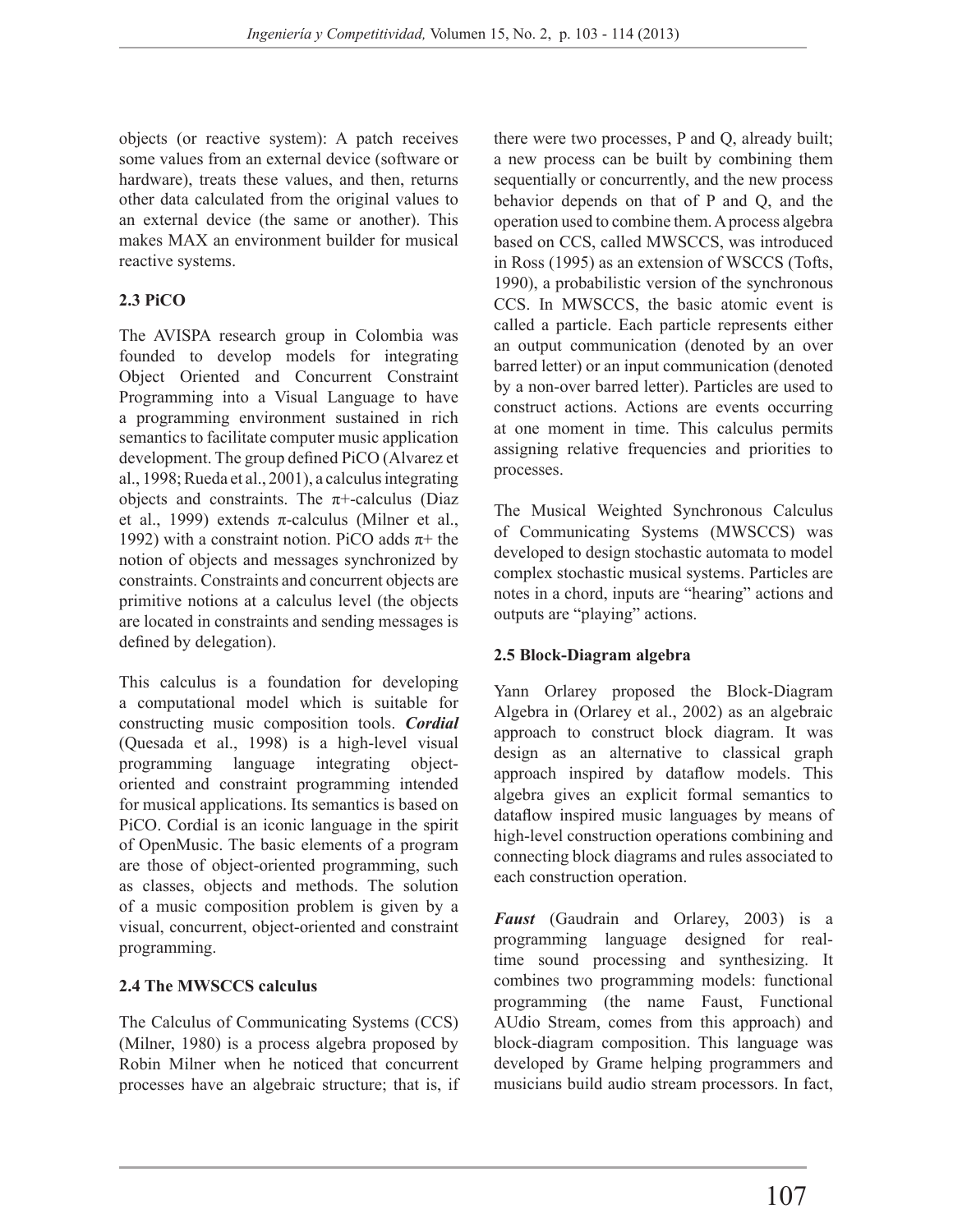Faust is an implementation of the block-diagram algebra; that is, it can be thought as a structured block diagram language with a textual syntax. A Faust block-diagram denotes a signal processor transforming signals. This language provides primitives similar to C/C++ operators such as arithmetic, comparison, bitwise, constants, casting, tables, and interface elements.

#### **2.6 The \*tcc calculi**

Vijay A. Saraswat, in Saraswat (1993), has proposed concurrent constraint programming (CCP) as a model for specifying concurrent systems in terms of constraints. An extension of this calculus is the TCC calculus (Saraswat et al., 1994), aimed at programming and modeling timed, reactive systems. Frank Valencia and Catusia Palamidessi proposed the temporal concurrent constraint programming calculus, ntcc, in (Palamidessi and Valencia, 2001; Valencia, 2002). NTCC extends TCC with the notions of asynchrony and no determinism. Another extension of TCC, proposed in (Olarte et al., 2007; Olarte, 2009) by Carlos Olarte, Frank Valencia and Catusia Palamidessi is called UTCC. This calculus increases TCC expressivity allowing infinite behavior and mobility by introducing the abstraction notion. One of the main purposes of this model is to verify security protocols. Jorge Perez and Camilo Rueda proposed a timed concurrent constraint process calculus with probabilistic and non-deterministic choices as a description language in Perez and Rueda (2008). This calculus, called PNTCC, is a TCC calculus for analyzing reactive systems involving constraints, explicit time, probabilities and non-determinism. Finally, RTCC, an extension of NTCC to model real-time behavior, was proposed by Gerardo M. Sarria M. and Camilo Rueda in Sarria & Rueda (2008). This formalism extends NTCC in three directions: it introduces resources as a native notion of the calculus, it enriches the time notion by thinking time as a discrete sequence of minimal units, and it adds constructs to interrupt and delay processes. The semantics of the \*tcc calculi described above and its application in music is well-explained in Olarte et al. (2011).

Camilo Rueda and Frank Valencia have proposed NTCC as a model for expressing temporal music processes and applications like rhythm patterns and controlled improvisation (Rueda and Valencia, 2001). In Rueda and Valencia (2002) some musical properties were formally proved using the linear temporal logic of NTCC. NTCC was also proposed to model an audio processing system. In Rueda and Valencia (2005) this calculus was used to describe a framework for audio processing able to model higher-level musical structures and to build formal proofs of properties for a given audio process. On the other hand, musical scores involving static and interactive events, which are bound by some logical properties (like Allen's relations (Allen, 1983)), called interactive scores (Desainte-Catherine and Allombert, 2004), were represented by using NTCC (Allombert et al., 2006) and UTCC (Olarte and Rueda, 2009). A computational model for musical dissonances was proposed in Perchy and Sarria (2009), using the RTCC calculus. Finally, in Assayag and Dubnov (2004) a model based on the Factor Oracle algorithm (Allauzen et al., 1999) was proposed for machine improvisation and related style simulation. Later, in Olarte and Rueda (2009), Perez and Rueda (2008) and Rueda et al. (2006), the factor Oracle was modeled using NTCC, PNTCC and UTCC to be used in learning, improvisation and performance situations.

## **3. Results and discussion**

Some considerations for each mentioned formal model are presented, remarking strengths and weaknesses (those characteristics that are important and have musical significance, and those crucial in musical environments, which are not part or are not native in those formalisms).

The λ-calculus was created several years ago; hence, one of the main advantages of this calculus is its maturity and robustness. It has a countless number of applications in different areas of knowledge. However, it lacks native notions as time and constraint. Without these elements, it is difficult to express different musical temporal aspects, calculations involved, representation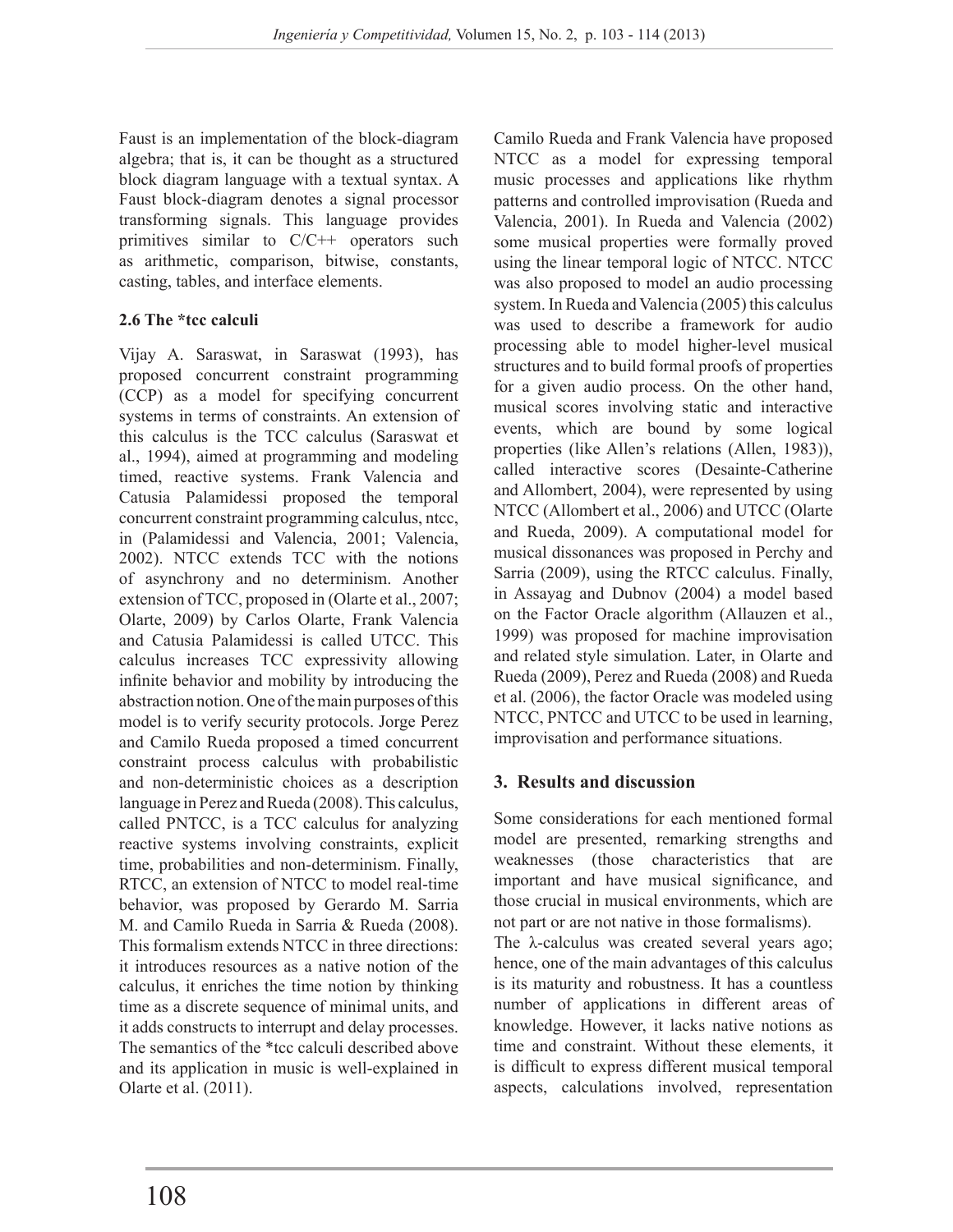of objects, constraints in different applications, and partial information. Applications based on  $\lambda$ and  $\lambda$ & calculi do not have any base supplying insights to define new concepts as primitive temporal entities, either to express repetition and eventuality notions or to provide different models to organize objects in time (OpenMusic and Elody, for instance, provide some of these characteristics, but as an implementation out of the formal model capabilities). Furthermore, there is no formal notion of a constraint system in  $\lambda$ -calculus, which limits the possibilities of applying constraints, and prevents a formal statement of what exactly valid manipulations of temporal objects are, and what the visual representation of musically significant temporal constraints stands for (although OpenMusic has been enhanced with a constraint library called "Situation" (Rueda and Bonnet, 1998), but this is not native in the formalism). Additionally, notions as interaction and concurrency, quite typical in music, are not a priority in λ-calculus. This limits the possibility of expressing parallel composition of processes, synchronization of musical pieces, musicians' dynamics, etc.

An advantage of using CSP in modeling applications in different areas of knowledge is that it is conceptually simple, yet provides an appropriate solution to common synchronization problems. However, as in λ-calculus, time and constraints are not native notions. Time can be modeled by taking into account a discrete variable, which never decreases its value and changes its value in an infinite recursion. Nevertheless, there is no control on change rate, this means, time is logic. The same kind of time model was observed in the NTCC calculus: it is not possible to associate this logic time exactly to physical time; all depends on several other conditions. On the other hand, the behavior of CSP processes depends on its environment. Therefore, it is difficult to assert global properties. Then, there is an absence in terms of the precise specification in system properties, which is natural in a constraintoriented language.

Avispa research group managed to integrate concurrent objects and constraints using PiCO. This calculus permits representing partiallydefined complex objects as musical structures in a compact way, and describing harmony relations easily. Nevertheless, since there is no explicit notion of time in PiCO, some musical problems involving time and synchronization are difficult to express. Moreover, since there is no formal logic associated with the calculus, reasoning about musical processes behavior is hard to accomplish. Given the convenience of graphical representations as Block-Diagrams, in Tavera (2008), an extension of Pico, called GraPico, was proposed as a visual representation of the calculus. An abstract view of musical behavior is possibly the main advantage of the MWSCCS calculus. The intuitive "programming language" feeling and the mathematical foundations of process calculi allow building and analyzing compositions written in MWSCCS. Since this calculus is based on CCS, it has rich semantics, an easy way to handle concurrent activities and the ability to formally model specific domain systems. CCS, CSP, and ACP (Bergstra and Klop, 1984) were the first proposed in calculus process field; nevertheless, all of them have similar disadvantages to those previously mentioned as absence time and constraint notions.

The Block-Diagram Algebra is a visual language, which is more intuitive, takes the user to a higher level of abstraction, and makes program analysis easier. This calculus in an appropriate formalism for visual languages because of the graph representation of a block-diagram, its denotational semantics, which describes a program meaning by denoting what is computed (the mathematical object), and its suitability for formal manipulations: λ calculus, partial evaluation, compilation.

The NTCC, UTCC and PNTCC calculi have proved to be convenient for modeling music problems and proving properties in a musical environment. Their well-defined semantics and logic permit easily expressing and proving temporal properties.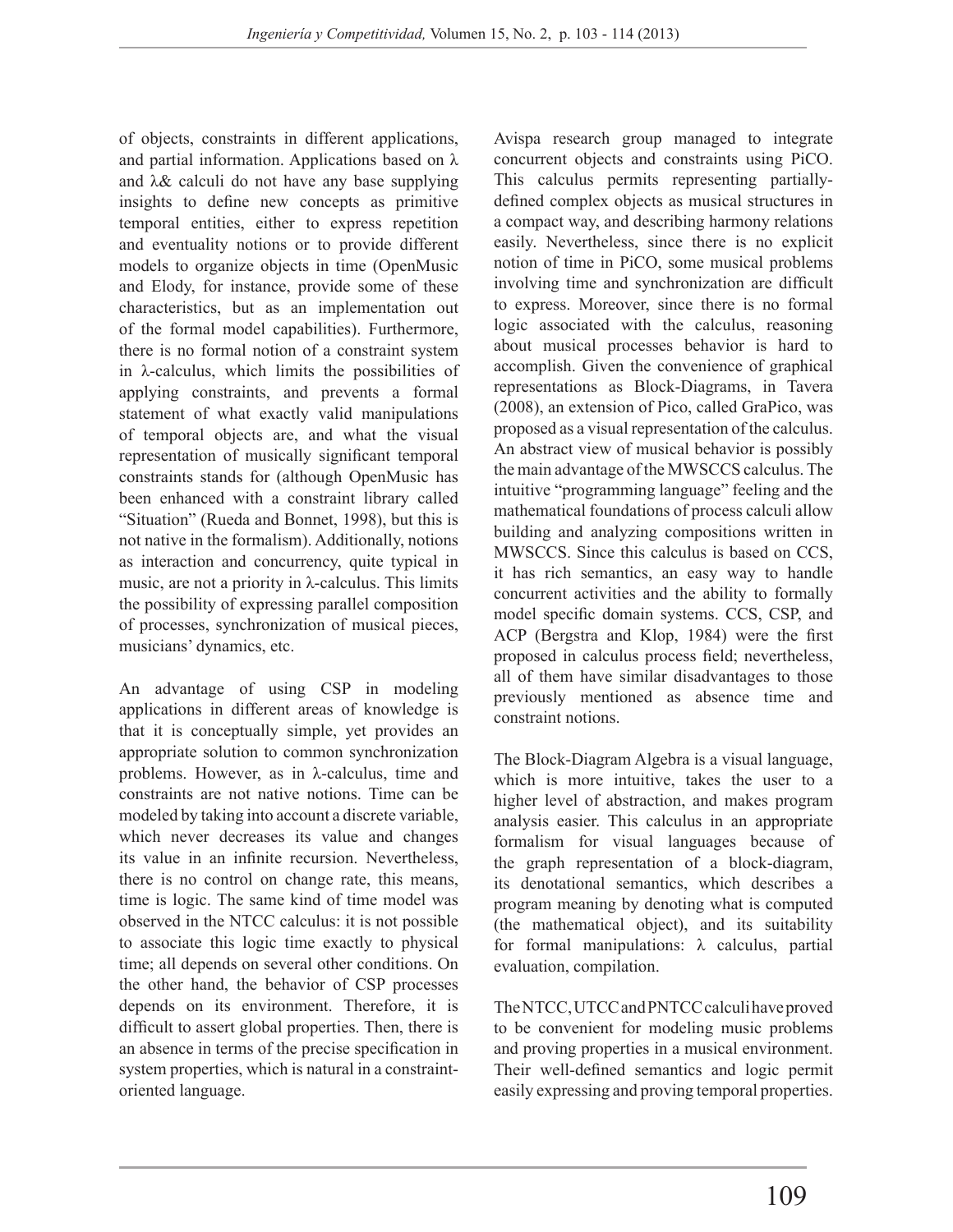Notwithstanding, they may not be adequate for solving complex musical improvisation problems due to real time requirements in these systems. On the other hand, the RTCC calculus handles this limitation with precise notions of time, resources and useful operators. Unfortunately, RTCC does not have a well-structured associated logic; that is, it is difficult to prove properties in models written in this calculus.

# **4. Conclusions**

Recently, a significant increase of formal models has arisen, particularly computational calculi proposed in many fields. Music is not the exception. With formal theories composers and musicians can use tools based on rigorous principles, rules, equations, theorems, models, and languages to solve specific musical problems, to build musical theories, to synchronize devices in music interaction settings, to build musical programming languages, to prove musical properties, to construct complex musical material, and many others. In this paper, some important calculi used in music, and formalisms used in practical musical situations were presented. Nevertheless, many of these formalisms were not originally intended for being used in music; thus, their applicability in many musical environments is difficult to deal with. Some mentioned models lack explicit notions which are crucial in music such as processes, time, constraints, and concurrency; however they have been widely studied. Temporal concurrent constraint calculi like NTCC and RTCC, designed to model interactive systems, fit better in music applications where processes interact in complex ways. Notwithstanding, their limitations concerning the abstract notion of time or the absence of an associated logic to prove properties were shown.

Many music programming languages and musical software use the expressivity and usefulness of formal models (see Loy and Abbott (1985) to know about the former): logics, for instance, were used as music models in Gibbins (1976) and as a music theory tool in Alan Marsden's MTT

(Marsden, 1997). Petri Nets have been applied to model music as a concurrent activity in Haus and Sametti (1991).

Besides, music theory has used formal models. One of the first theoretical writings outlining a mathematically rigorous music theory was proposed by Joseph Schillinger in Schillinger (1941) and Schillinger (1948). Geraint Wiggins in Wiggins (2009) reviewed various computational representations of musical systems. Geometrical spaces have been used to represent chords in Tymoczko et al. (2006). A fractal music development was presented in Wright (1995). Hierarchical structures have been used to represent musical objects in Desainte-Catherine (1996). Trace theory has been applied to music in Chemillier and Timis (1988). A deductive object-oriented approach to formalize jazz piano knowledge was proposed in Hirata (1995). Algebraic structures were introduced in Chemillier (1989) approaching a formalization of musical structures. A formal definition of sound was proposed in Kaper (1999). Finally, a categoryoriented framework was presented in Mazzola and Andreatta (2007) to describe the relationship between musical and mathematical activities.

## **5. References**

Agon, C. A. (1998). *Openmusic: A langage visuel pour la composition musicale assistée par ordinateur*. Ph.D. thesis, Univeristé Paris VI, Paris, France.

Agon, C. A. (2004). Mixing visual programs and music notation. *Perspectives in Mathematical and Computational Music Theory*. Electronic Publishing Osnabruck.

Allauzen, C., Crochemore, M., & Raffinot, M. (1999). *Factor oracle: A new structure for pattern matching*. In Proceedings of the Conference on Current Trends in Theory and Practice of Informatics. p. 295–310.

Allen, J. F. (1983). Maintaining knowledge about temporal intervals. *Communications of the ACM 26* (11), 832–843.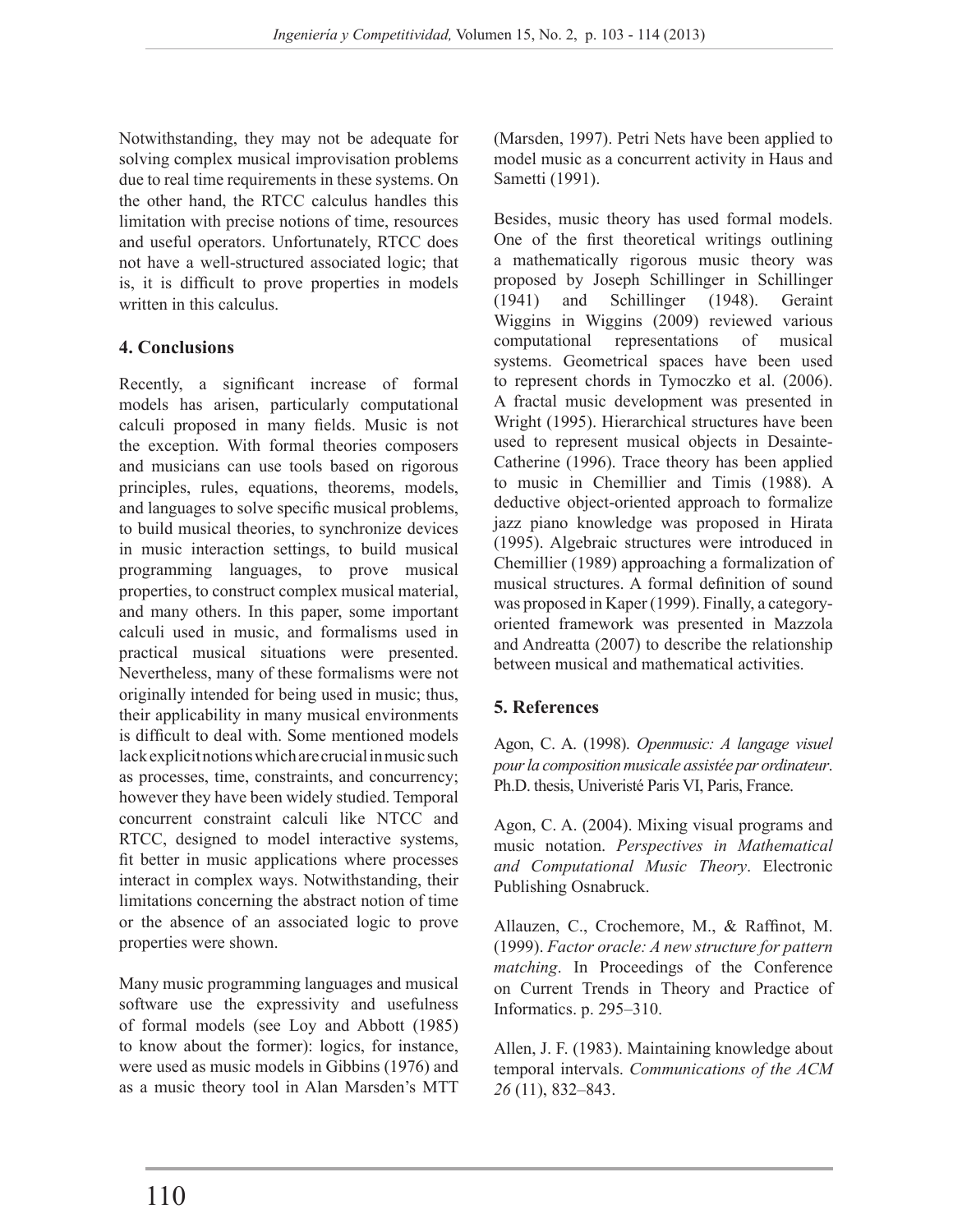Allombert, A., Assayag, G., Desainte-Catherine, M., & Rueda, C. (2006). *Concurrent constraint models for specifying interactive scores*. In Proceedings of the 3rd Sound and Music Computing Conference (SMC'06). Marseille, France.

Alvarez, G., Diaz, J. F., Quesada, L. O., Valencia, F. D., Assayag, G., & Rueda, C. (1998). *Pico: A calculus of concurrent constraint objects for musical applications.* In Proceedings of the European Congress on Artificial Intelligence (ECAI'98), Brighton, England.

Assayag, G. (1998). *Computer assisted composition today*. In 1st Symposium on Music and Computers. Corfu, Grecia.

Assayag, G., Agon, C. A., Rueda, C., & Delerue, O. (1998). *Objects, time and constraints in openmusic.* In Proceedings of the International Computer Music Conference (ICMC'98), ICMA, Ed. University of Michigan, Ann Arbor, USA.

Assayag, G. & Dubnov, S. (2004). Using factor oracles for machine improvisation. Soft *Computing* 8 (9), p. 604–610.

Assayag, G., Rueda, C., Laurson, M., Agon, C. A., & Delerue, O. (1999). Computer-assisted composition at ircam: from patchwork to openmusic. *Computer Music Journal 23* (3), 59–72.

Balaban, M., Barzilay, E., & Elhadad, M. (2002). Abstraction as a means for end-user computing in creative applications. *IEEE Transactions on Systems, Man, and Cybernetics, Part A: Systems and Humans 32* (6), 640–653.

Barzilay, E. (1996). *Booms object oriented music system.* M.S. thesis, Ben-Gurion University of the Negev, Israel.

Bergstra, J. A. & Klop, J. W. (1984). Process algebra for synchronous communication. *Information and Control 60* (1–3), 109–137.

Cardelli, L. & Abadi, M. (1996). *A Theory of Objects.* Springer.

Castagna, G. (1998). *Foundation of objectoriented programming.* Tutorial Notes – Laboratoire d'Informatique de l'École Normale Supérieure – France.

Chemillier, M. (1989). *Structure et méthode algébriques en informatique musicale.* Ph.D. thesis, Univeristé Paris VII, Paris, France.

Chemillier, M. & Timis, D. (1988). *Towards a theory of formal musical languages.* In Proceedings of 14th International Computer Music Conference (ICMC'88). GMIMIK, Kologne, Germany, p. 175–183.

Church, A. (1985). *The Calculi of Lambda*  Conversion. Princeton University Press.

Dannenberg, R. B. (1984). *Arctic: A functional language for real-time control.* In Proceedings of the ACM Symposium on LISP and Functional Programming (LFP'84). ACM Press, Austin, Texas, United States, p. 96–103.

Dannenberg, R. B. (1989). The canon score language. *Computer Music Journal 13* (1), 47–56.

Dannenberg, R. B., Fraley, C. L., & Velikonja, P. (1991). Fugue: A functional language for sound synthesis. *IEEE Computer 24* (7), 36–42.

Desainte-Catherine, M. (1996). *The hierarchical structure may improve the resolution of musical problems.* In Proceedings of Journees d'Informatique Musicale (JIM'96). Île de Tatihou, Basse Normandie, France.

Desainte-Catherine, M. & Allombert, A. (2004). *Specification of temporal relations between interactive events.* In Proceedings of the Sound and Music Computing (SMC'04). Ircam, Paris, France.

Diaz, J. F., Rueda, C., & Valencia, F. (1999). A calculus for concurrent processes with constraints. *CLEI Electronic Journal 1* (2), p. 20–33.

Gaudrain, E. & Orlarey, Y. (2003). *A Faust Tutorial.*  Grame, Centre National de Création Musicale.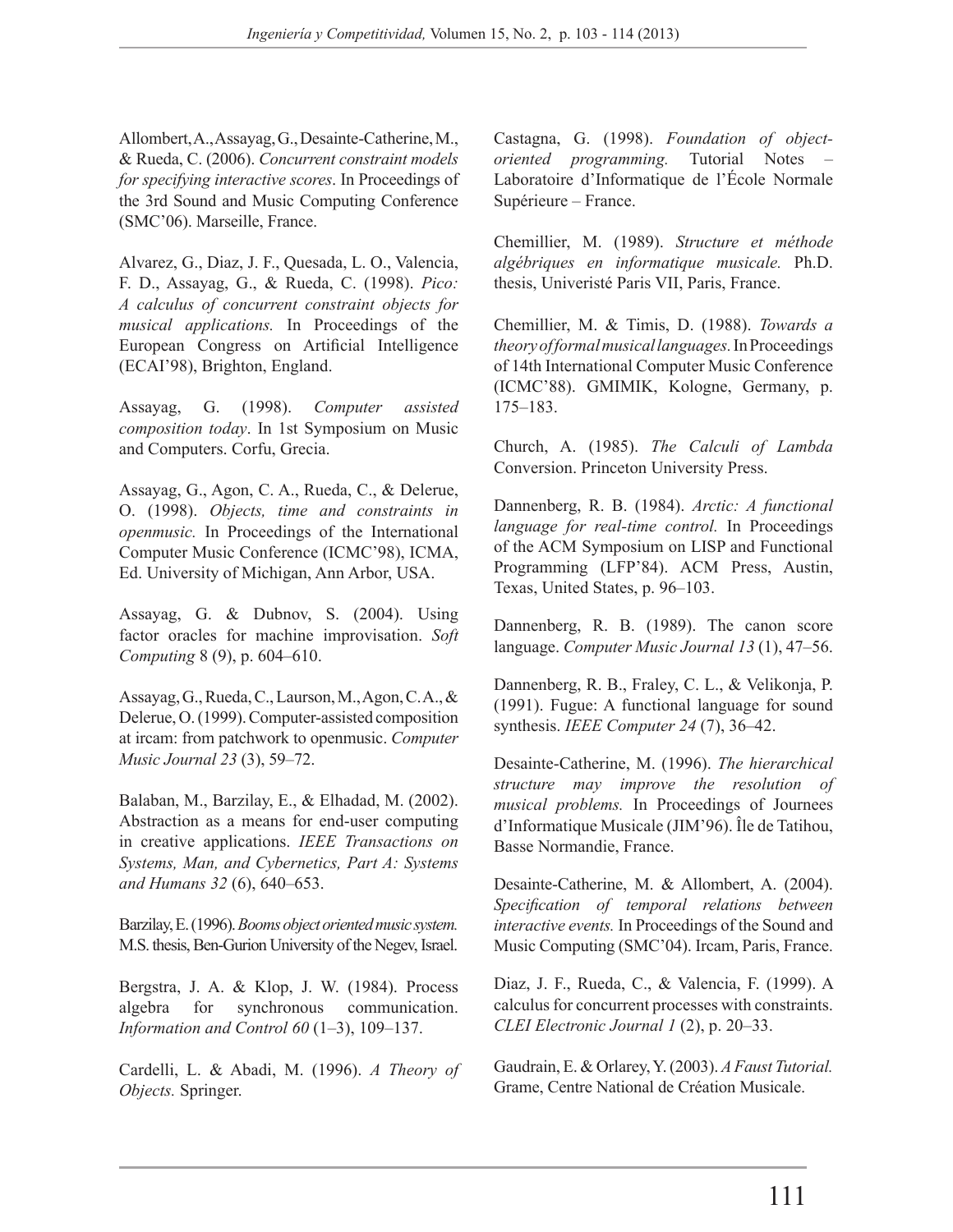Gibbins, P. (1976). Logics as models of music. *The British Journal of Aesthetics 16* (2), 157–160.

Hanappe, P. (1999). *Design and Implementation of an Integrated Environment for Music Composition and Synthesis*. PhD thesis, Paris VI, Paris, France.

Haus, G. & Sametti, A. (1991). Scoresynth: A system for the synthesis of music scores based on petri nets and a music algebra. *IEEE Computer 24*  $(7)$ , 56–60.

Hirata, K. (1995). *Towards formalizing jazz piano knowledge witha deductive object-oriented approach.* In Proceedings of the Artificial intelligence and Music (IJCAI'95). p. 77–80.

Hoare, C. A. R. (1978). Communicating sequential processes. *Communications of the ACM 21* (8), 666–677.

Hudak, P., Makucevich, T., Gadde, S., & Whong, B. (1996). Haskore music notation - an algebra of music. *Journal of Functional Programming 6* (3), 465–483.

Kaper, H. G. (1999). *Formalizing the concept of sound.* In Proceedings of the International Computer Music Conference (ICMC'99), ICMA, Ed. Beijing, China.

Laurson, M. (1996). *Patchwork: A visual programming language and some musical applications.* Ph.D. thesis, Sibelius Academy, Helsinki, Finland.

Loy, G. & Abbott, C. (1985). Programming languages for computer music synthesis, performance, and composition. *ACM Computing Surveys 17* (2), 235–265.

Marsden, A. (1997). *Mtt - a music theory tool.* In Proceedings of Journees d'Informatique Musicale (JIM'97). Bibliotèque de la Part-Dieu, Lyon - France. Mathews, M. V., Miller, J. E., Moore, F. R., Pierce, J. R., & Risset, J. C. (1969). *The Technology of Computer Music.* The MIT Press.

Mazzola, G. & Andreatta, M. (2007). Diagrams, gestures and formulae in music. *Journal of Journal of Mathematics and Music* 1, 23-46.

Milner, R. (1980). A Calculus of Communicating Systems. *Lecture Notes in Computer Science.* Springer-Verlag.

Milner, R., Parrow, J., & Walker, D. (1992). A calculus of mobile processes, parts i and ii. *Information and Computation* 100 (1), 1–40.

Olarte, C. (2009). *Universal temporal concurrent constraint programming.* Ph.D. thesis, Ecole Polytechnique - France, France.

Olarte, C., Palamidessi, C., & Valencia, F. (2007). Universal timed concurrent constraint programming. Logic Programming. *Lecture Notes in Computer Science 4*670, Springer-Verlag, 464-465.

C. Olarte, C. Rueda, G. Sarria, M. Toro, & F. Valencia. (2011) Concurrent constraints models of music interaction. In: G. Assayag and C. Truchet (editors), *Constraint Programming in Music*. (Chapter 6), p 133-153. Wiley.

Olarte, C. & Rueda, C. (2009). *A declarative language for dynamic multimedia interaction systems.* In Proceedings of the Second International Conference of the Society for Mathematics and Computation in Music (MCM2009). Communications in Computer and Information Science (CCIS), 38. Yale University in New Haven, Connecticut, USA.

Orlarey, Y., Fober, D., & Letz, S. (1997). *L'environnement de composition musicale elody.*  In Proceedings of the Journees d'Informatique Musicale (JIM'97). Bibliothèque de la Part-Dieu, Lyon - France.

Orlarey, Y., Fober, D., & Letz, S. (2002). *An algebra for block diagram languages.* In Proceedings of the International Computer Music Conference (ICMC'02), ICMA, Ed. Gothenburg, Sweden, p. 542–547.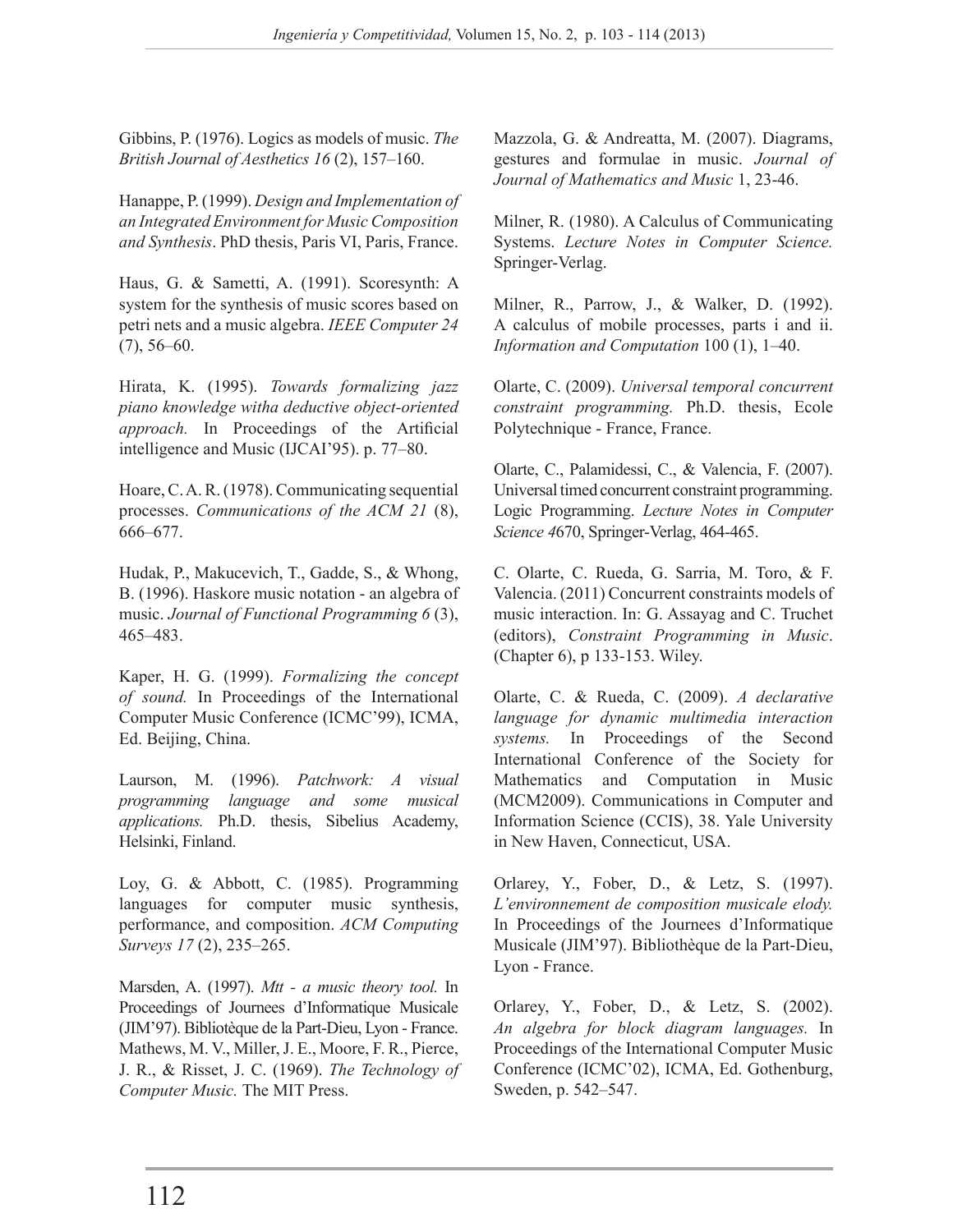Orlarey, Y., Fober, D., Letz, S., & Bilton, M. (1994). *Lambda calculus and music calculi.*  In Proceedings of the International Computer Music Conference (ICMC'94), ICMA, Ed. DIEM, Danish Institute of Electroacoustic Music, Denmark, p. 243–250.

Palamidessi, C. & Valencia, F. (2001). *A temporal concurrent constraint programming calculus.*  In Proceedings of the Seventh International Conference on Principles and Practice of Constraint Programming. Lecture Notes in Computer Science, 2239. Springer-Verlang, p. 302–316.

Perchy, S. & Sarria, G. (2009). *Dissonances: Brief description and its computational representation in the rtcc calculus.* In Proceedings of the 6th Sound and Music Computing Conference (SMC2009). Casa da Música, Porto, Portugal, p. 53–58.

Perez, J. A. & Rueda, C. (2008). *Non-determinism and probabilities in timed concurrent constraint programming.* In Proceedings of the 24th International Conference on Logic Programming (ICLP 2008). Lecture Notes in Computer Science 5366 (1), p. 677–681.

Puckette, M. (1988). *The patcher.* In Proceedings of the International Computer Music Conference (ICMC'88), ICMA, Ed. GMIMIK, Kologne, Germany.

Quesada, L. O., Rueda, C., & Tamura, G. (1998). *The Visual Model of Cordial.* In Proceedings of the XXIV Conferencia Latinoamericana en Informática (CLEI98), Quito, Ecuador.

Roads, C. (1985). Research in music and artificial intelligence. *ACM Computing Surveys*, 17 (2), 163–190.

Ross, B. J. (1995). *A process algebra for stochastic music composition.* In Proceedings of the International Computer Music Conference (ICMC'95), The Banff Centre for the Arts, Alberta, Canada.

Rueda, C., Alvarez, G., Quesada, L. O., Tamura, G., Valencia, F., Diaz, J. F., & Assayag, G. (2001) Integrating constraints and concurrent objects in musical applications: A calculus and its visual language. *Kluwer Academic Publishers 6* (1), 21–52.

Rueda, C., Assayag, G., & Dubnov, S. (2006). *A concurrent constraints factor oracle model for music improvisation.* In Proceedings of the XXXII Conferencia Latinoamericana en Informática (CLEI2006), Santiago de Chile, Chile.

Rueda, C. & Bonnet, A. (1998). *Un langage visual basee sur les constraintes pour la composition musicale.* Recherches et Applications en Informatique Musicale. Paris: Hermes Science Publications.

Rueda, C. & Valencia, F. (2001). F*ormalizing timed musical processes with a temporal concurrent constraint programming calculus.* Musical Constraints Workshop (CP'2001). Cyprus.

Rueda, C. & Valencia, F. (2002). *Proving musical properties using a temporal concurrent constraint calculus.* In Proceedings of the International Computer Music Conference (ICMC'02), Gothenburg, Sweden.

Rueda, C. & Valencia, F. (2005). *A temporal concurrent constraint calculus as an audio processing framework.* In Proceedings of the 2nd Sound and Music Computing Conference (SMC'05). Salerno, Italy.

Saraswat, V. A. (1993). *Concurrent Constraint Programming.* ACM Doctoral Dissertation Award. The MIT Press, Cambridge, MA, USA.

Saraswat, V. A., Jagadeesan, R., & Gupta, V. (1994). *Foundations of timed concurrent constraint programming.* In Proceedings of the Ninth Annual IEEE Symposium on Logic in Computer Science, Paris, France. p. 71–80.

Sarria, G. (2008). *Formal models of timed musical processes.* Ph.D. thesis, Escuela de ingeniería de sistemas y computación, Universidad del Valle, Cali, Colombia.